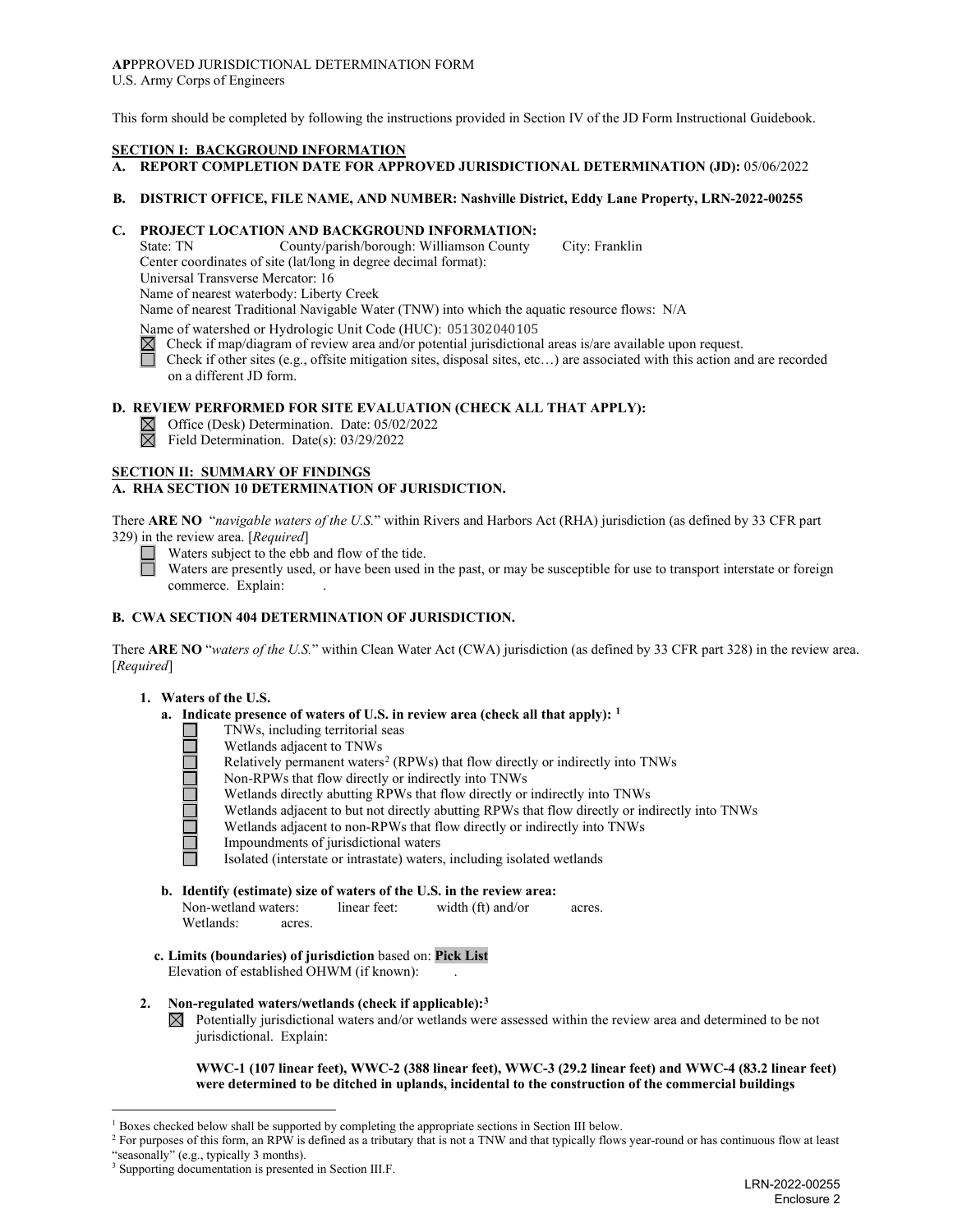**surrounding and on the property. They do not have indicators of OHWM. The preamble for 33 CFR 328, published in Federal Register Volume 51, Number 219, published November 13, 1986 (page 41217), states "For clarification, it should be noted that we generally do not consider the following waters to be Waters of the United States…. (a) non-tidal drainage and irrigation ditches excavated on dry land."** 

**Based on a review of information submitted by GEOServices on March 1, 2022, including aerial photography, a USGS quadrangle map, NRCS Soil Maps, soil samples, a review of the National Hydrologic Dataset, U.S. Fish and Wildlife National Wetland Inventory database, photographs of the project site, and a site inspection of the survey area on March 29, 2022, I have determined WWC-1. WWC-2, WWC-3, and WWC-4 are not waters of the U.S. and are not jurisdictional under Section 404 of the Clean Water Act as defined by 33 CFR Part 328.3(a).**

#### **SECTION III: CWA ANALYSIS**

#### **A. TNWs AND WETLANDS ADJACENT TO TNWs**

**The agencies will assert jurisdiction over TNWs and wetlands adjacent to TNWs. If the aquatic resource is a TNW, complete Section III.A.1 and Section III.D.1. only; if the aquatic resource is a wetland adjacent to a TNW, complete Sections III.A.1 and 2 and Section III.D.1.; otherwise, see Section III.B below**.

**1. TNW**

Identify TNW: .

Summarize rationale supporting determination: .

#### **2. Wetland adjacent to TNW**

Summarize rationale supporting conclusion that wetland is "adjacent":

#### **B. CHARACTERISTICS OF TRIBUTARY (THAT IS NOT A TNW) AND ITS ADJACENT WETLANDS (IF ANY):**

**This section summarizes information regarding characteristics of the tributary and its adjacent wetlands, if any, and it helps determine whether or not the standards for jurisdiction established under** *Rapanos* **have been met.**

**The agencies will assert jurisdiction over non-navigable tributaries of TNWs where the tributaries are "relatively permanent waters" (RPWs), i.e. tributaries that typically flow year-round or have continuous flow at least seasonally (e.g., typically 3 months). A wetland that directly abuts an RPW is also jurisdictional. If the aquatic resource is not a TNW, but has year-round (perennial) flow, skip to Section III.D.2. If the aquatic resource is a wetland directly abutting a tributary with perennial flow, skip to Section III.D.4.**

**A wetland that is adjacent to but that does not directly abut an RPW requires a significant nexus evaluation. Corps districts and EPA regions will include in the record any available information that documents the existence of a significant nexus between a relatively permanent tributary that is not perennial (and its adjacent wetlands if any) and a traditional navigable water, even though a significant nexus finding is not required as a matter of law.**

**If the waterbody[4](#page-1-0) is not an RPW, or a wetland directly abutting an RPW, a JD will require additional data to determine if the waterbody has a significant nexus with a TNW. If the tributary has adjacent wetlands, the significant nexus evaluation must consider the tributary in combination with all of its adjacent wetlands. This significant nexus evaluation that combines, for analytical purposes, the tributary and all of its adjacent wetlands is used whether the review area identified in the JD request is the tributary, or its adjacent wetlands, or both. If the JD covers a tributary with adjacent wetlands, complete Section III.B.1 for the tributary, Section III.B.2 for any onsite wetlands, and Section III.B.3 for all wetlands adjacent to that tributary, both onsite and offsite. The determination whether a significant nexus exists is determined in Section III.C below.**

- **1. Characteristics of non-TNWs that flow directly or indirectly into TNW**
	- **(i) General Area Conditions:** Watershed size: **Pick List** Drainage area: Average annual rainfall: inches Average annual snowfall: inches
	- **(ii) Physical Characteristics:**
		- (a) Relationship with TNW:

<span id="page-1-0"></span><sup>&</sup>lt;sup>4</sup> Note that the Instructional Guidebook contains additional information regarding swales, ditches, washes, and erosional features generally and in the arid West.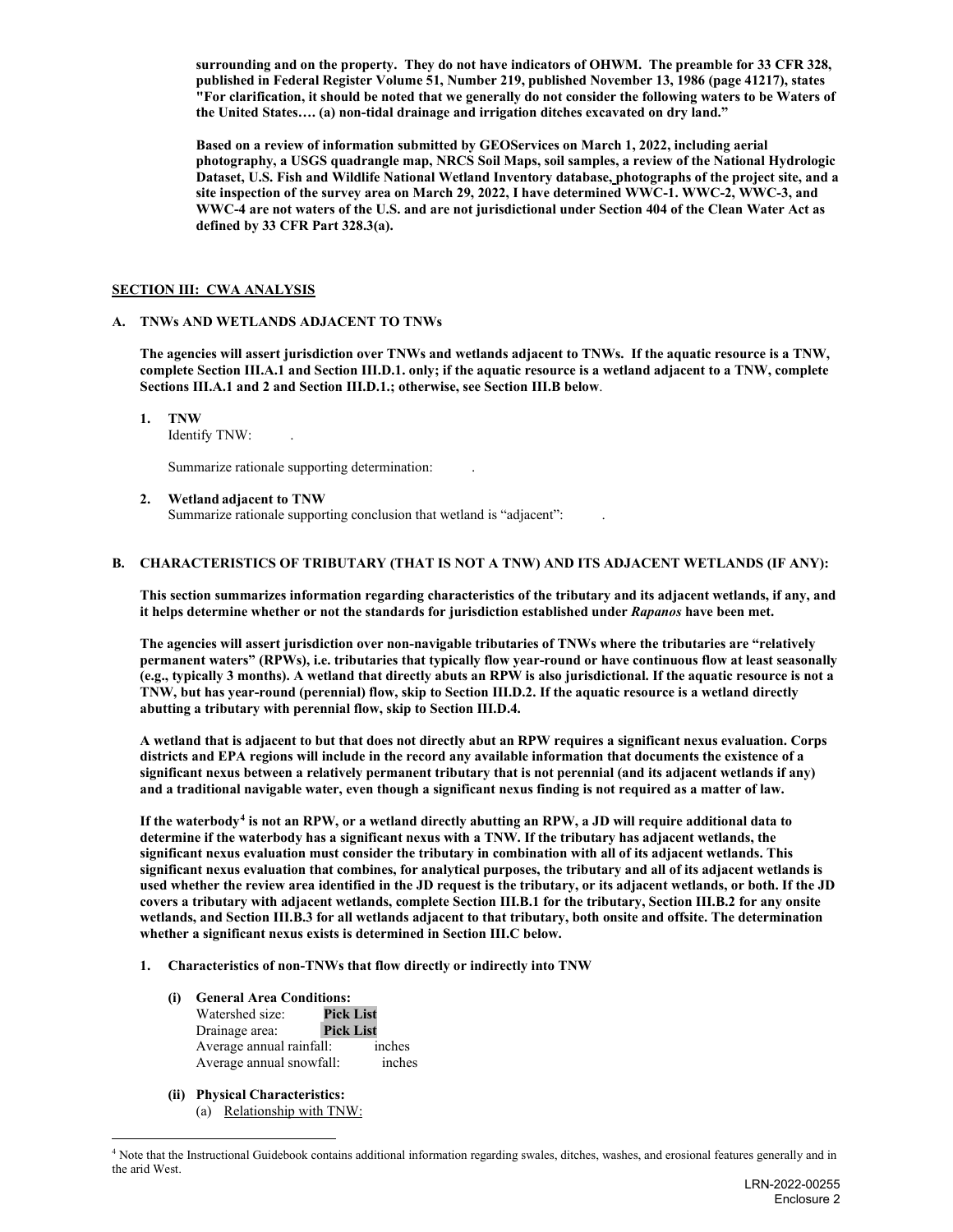|                                                                                                                                                                                                                                                                                                                                                                                                                                            | Tributary flows directly into TNW.<br>Tributary flows through Pick List tributaries before entering TNW.                                                                                                                                                                                                                                                                                                                                                                                                                                                                                |  |  |  |  |  |                                              |
|--------------------------------------------------------------------------------------------------------------------------------------------------------------------------------------------------------------------------------------------------------------------------------------------------------------------------------------------------------------------------------------------------------------------------------------------|-----------------------------------------------------------------------------------------------------------------------------------------------------------------------------------------------------------------------------------------------------------------------------------------------------------------------------------------------------------------------------------------------------------------------------------------------------------------------------------------------------------------------------------------------------------------------------------------|--|--|--|--|--|----------------------------------------------|
|                                                                                                                                                                                                                                                                                                                                                                                                                                            | Project waters are Pick List river miles from TNW.<br>Project waters are Pick List river miles from RPW.<br>Project waters are Pick List aerial (straight) miles from TNW.<br>Project waters are Pick List aerial (straight) miles from RPW.<br>Project waters cross or serve as state boundaries. Explain:<br>Identify flow route to TNW <sup>5</sup> :<br>Tributary stream order, if known:                                                                                                                                                                                           |  |  |  |  |  |                                              |
|                                                                                                                                                                                                                                                                                                                                                                                                                                            | (b) General Tributary Characteristics (check all that apply):<br>Tributary is:<br>Natural<br>Artificial (man-made). Explain:<br>Manipulated (man-altered). Explain:                                                                                                                                                                                                                                                                                                                                                                                                                     |  |  |  |  |  |                                              |
|                                                                                                                                                                                                                                                                                                                                                                                                                                            | Tributary properties with respect to top of bank (estimate):<br>Average width:<br>feet<br>Average depth:<br>feet<br>Average side slopes: Pick List.                                                                                                                                                                                                                                                                                                                                                                                                                                     |  |  |  |  |  |                                              |
|                                                                                                                                                                                                                                                                                                                                                                                                                                            | Primary tributary substrate composition (check all that apply):<br>$\Box$ Silts<br>Sands<br>Concrete<br>Cobbles<br>Muck<br>Gravel<br>Vegetation. Type/% cover:<br>Bedrock<br>Other. Explain:                                                                                                                                                                                                                                                                                                                                                                                            |  |  |  |  |  |                                              |
| Tributary condition/stability [e.g., highly eroding, sloughing banks]. Explain:<br>Presence of run/riffle/pool complexes. Explain:<br>Tributary geometry: Pick List<br>Tributary gradient (approximate average slope):<br>$\frac{0}{0}$<br>$(c)$ Flow:<br>Tributary provides for: Pick List<br>Estimate average number of flow events in review area/year: Pick List<br>Describe flow regime:<br>Other information on duration and volume: |                                                                                                                                                                                                                                                                                                                                                                                                                                                                                                                                                                                         |  |  |  |  |  |                                              |
|                                                                                                                                                                                                                                                                                                                                                                                                                                            |                                                                                                                                                                                                                                                                                                                                                                                                                                                                                                                                                                                         |  |  |  |  |  | Surface flow is: Pick List. Characteristics: |
|                                                                                                                                                                                                                                                                                                                                                                                                                                            | Subsurface flow: Pick List. Explain findings:<br>$\Box$ Dye (or other) test performed:                                                                                                                                                                                                                                                                                                                                                                                                                                                                                                  |  |  |  |  |  |                                              |
|                                                                                                                                                                                                                                                                                                                                                                                                                                            | Tributary has (check all that apply):                                                                                                                                                                                                                                                                                                                                                                                                                                                                                                                                                   |  |  |  |  |  |                                              |
|                                                                                                                                                                                                                                                                                                                                                                                                                                            | Bed and banks<br>OHWM <sup>6</sup> (check all indicators that apply):<br>clear, natural line impressed on the bank<br>the presence of litter and debris<br>changes in the character of soil<br>destruction of terrestrial vegetation<br>the presence of wrack line<br>shelving<br>sediment sorting<br>vegetation matted down, bent, or absent<br>leaf litter disturbed or washed away<br>scour<br>sediment deposition<br>multiple observed or predicted flow events<br>abrupt change in plant community<br>water staining<br>other (list):<br>Discontinuous OHWM. <sup>7</sup> Explain: |  |  |  |  |  |                                              |
|                                                                                                                                                                                                                                                                                                                                                                                                                                            | If factors other than the OHWM were used to determine lateral extent of CWA jurisdiction (check all that apply):<br>High Tide Line indicated by:<br>Mean High Water Mark indicated by:<br>oil or scum line along shore objects<br>survey to available datum;<br>fine shell or debris deposits (foreshore)<br>physical markings;                                                                                                                                                                                                                                                         |  |  |  |  |  |                                              |

<span id="page-2-0"></span><sup>&</sup>lt;sup>5</sup> Flow route can be described by identifying, e.g., tributary a, which flows through the review area, to flow into tributary b, which then flows into TNW.

<span id="page-2-2"></span><span id="page-2-1"></span><sup>6</sup> A natural or man-made discontinuity in the OHWM does not necessarily sever jurisdiction (e.g., where the stream temporarily flows underground, or where the OHWM has been removed by development or agricultural practices). Where there is a break in the OHWM that is unrelated to the waterbody's flow regime (e.g., flow over a rock outcrop or through a culvert), the agencies will look for indicators of flow above and below the break. 7 Ibid.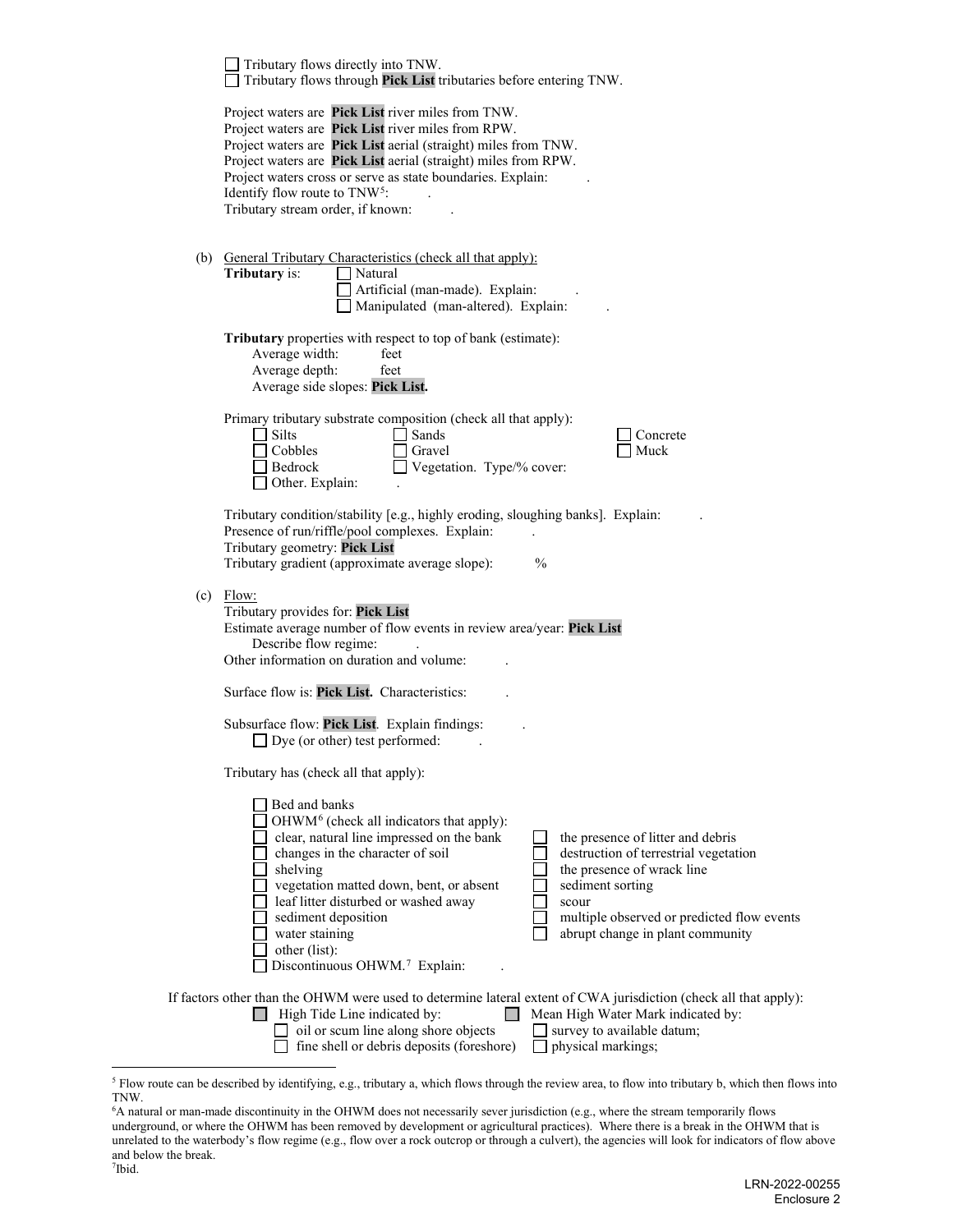| physical markings/characteristics |
|-----------------------------------|
| tidal gauges                      |
| other (list):                     |

**(iii) Chemical Characteristics:**

Characterize tributary (e.g., water color is clear, discolored, oily film; water quality; general watershed characteristics, etc.). Explain:

Identify specific pollutants, if known: .

#### **(iv) Biological Characteristics. Channel supports (check all that apply):**

- $\Box$  Riparian corridor. Characteristics (type, average width):
- Wetland fringe. Characteristics:
- Habitat for:
	- Federally Listed species. Explain findings: .
	- Fish/spawn areas. Explain findings:
	- Other environmentally-sensitive species. Explain findings: .
	- $\Box$  Aquatic/wildlife diversity. Explain findings:

#### **2. Characteristics of wetlands adjacent to non-TNW that flow directly or indirectly into TNW**

#### **(i) Physical Characteristics:**

- (a) General Wetland Characteristics: Properties: Wetland size: acres Wetland type. Explain: Wetland quality. Explain: Project wetlands cross or serve as state boundaries. Explain: .
- (b) General Flow Relationship with Non-TNW: Flow is: Pick List. Explain:

Surface flow is**: Pick List**  Characteristics: .

Subsurface flow: **Pick List**. Explain findings: .  $\Box$  Dye (or other) test performed:

#### (c) Wetland Adjacency Determination with Non-TNW:

Directly abutting

Not directly abutting

- Discrete wetland hydrologic connection. Explain: .
- Ecological connection. Explain: .
- Separated by berm/barrier. Explain: .

#### (d) Proximity (Relationship) to TNW

Project wetlands are **Pick List** river miles from TNW. Project waters are **Pick List** aerial (straight) miles from TNW. Flow is from: **Pick List.**

### Estimate approximate location of wetland as within the **Pick List** floodplain.

#### **(ii) Chemical Characteristics:**

Characterize wetland system (e.g., water color is clear, brown, oil film on surface; water quality; general watershed characteristics; etc.). Explain:

Identify specific pollutants, if known: .

#### **(iii) Biological Characteristics. Wetland supports (check all that apply):**

- $\Box$  Riparian buffer. Characteristics (type, average width):
- Vegetation type/percent cover. Explain: .
- $\Box$  Habitat for:
	- $\Box$  Federally Listed species. Explain findings:
	- $\Box$  Fish/spawn areas. Explain findings:
	- Other environmentally-sensitive species. Explain findings: .
	- $\Box$  Aquatic/wildlife diversity. Explain findings:

#### **3. Characteristics of all wetlands adjacent to the tributary (if any)**

All wetland(s) being considered in the cumulative analysis: **Pick List**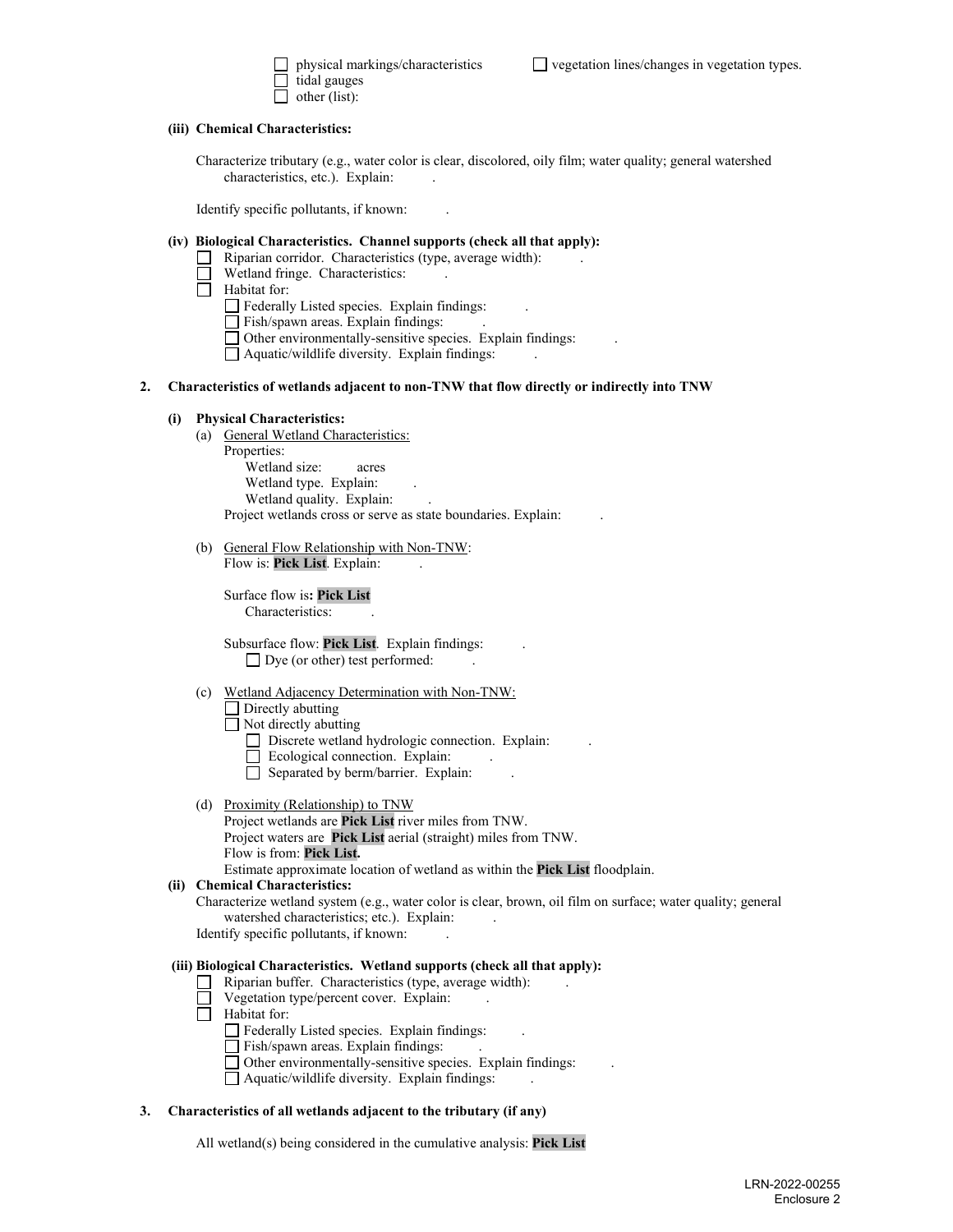Approximately () acres in total are being considered in the cumulative analysis.

For each wetland, specify the following:

Directly abuts?  $(Y/N)$  Size (in acres) Directly abuts?  $(Y/N)$  Size (in acres)

Summarize overall biological, chemical and physical functions being performed: .

#### **C. SIGNIFICANT NEXUS DETERMINATION**

**A significant nexus analysis will assess the flow characteristics and functions of the tributary itself and the functions performed by any wetlands adjacent to the tributary to determine if they significantly affect the chemical, physical, and biological integrity of a TNW. For each of the following situations, a significant nexus exists if the tributary, in combination with all of its adjacent wetlands, has more than a speculative or insubstantial effect on the chemical, physical and/or biological integrity of a TNW. Considerations when evaluating significant nexus include, but are not limited to the volume, duration, and frequency of the flow of water in the tributary and its proximity to a TNW, and the functions performed by the tributary and all its adjacent wetlands. It is not appropriate to determine significant nexus based solely on any specific threshold of distance (e.g. between a tributary and its adjacent wetland or between a tributary and the TNW). Similarly, the fact an adjacent wetland lies within or outside of a floodplain is not solely determinative of significant nexus.**

#### **Draw connections between the features documented and the effects on the TNW, as identified in the** *Rapanos* **Guidance and discussed in the Instructional Guidebook. Factors to consider include, for example:**

- Does the tributary, in combination with its adjacent wetlands (if any), have the capacity to carry pollutants or flood waters to TNWs, or to reduce the amount of pollutants or flood waters reaching a TNW?
- Does the tributary, in combination with its adjacent wetlands (if any), provide habitat and lifecycle support functions for fish and other species, such as feeding, nesting, spawning, or rearing young for species that are present in the TNW?
- Does the tributary, in combination with its adjacent wetlands (if any), have the capacity to transfer nutrients and organic carbon that support downstream foodwebs?
- Does the tributary, in combination with its adjacent wetlands (if any), have other relationships to the physical, chemical, or biological integrity of the TNW?

#### **Note: the above list of considerations is not inclusive and other functions observed or known to occur should be documented below:**

- **1. Significant nexus findings for non-RPW that has no adjacent wetlands and flows directly or indirectly into TNWs.** Explain findings of presence or absence of significant nexus below, based on the tributary itself, then go to Section III.D:
- **2. Significant nexus findings for non-RPW and its adjacent wetlands, where the non-RPW flows directly or indirectly into TNWs.** Explain findings of presence or absence of significant nexus below, based on the tributary in combination with all of its adjacent wetlands, then go to Section III.D: .
- **3. Significant nexus findings for wetlands adjacent to an RPW but that do not directly abut the RPW.** Explain findings of presence or absence of significant nexus below, based on the tributary in combination with all of its adjacent wetlands, then go to Section III.D: .

#### **D. DETERMINATIONS OF JURISDICTIONAL FINDINGS. THE SUBJECT WATERS/WETLANDS ARE (CHECK ALL THAT APPLY):**

**1. INWs and Adjacent Wetlands.** Check all that apply and provide size estimates in review area:<br> **INWs:** linear feet width (ft), Or, acres. width  $(ft)$ , Or, acres. Wetlands adjacent to TNWs: acres.

#### **2. RPWs that flow directly or indirectly into TNWs.**

Tributaries of TNWs where tributaries typically flow year-round are jurisdictional. Provide data and rationale indicating that tributary is perennial: .

Tributaries of TNW where tributaries have continuous flow "seasonally" (e.g., typically three months each year)  $\Box$ are jurisdictional. Data supporting this conclusion is provided at Section III.B. Provide rationale indicating that tributary flows seasonally: .

Provide estimates for jurisdictional waters in the review area (check all that apply): Tributary waters:linear feetwidth (ft).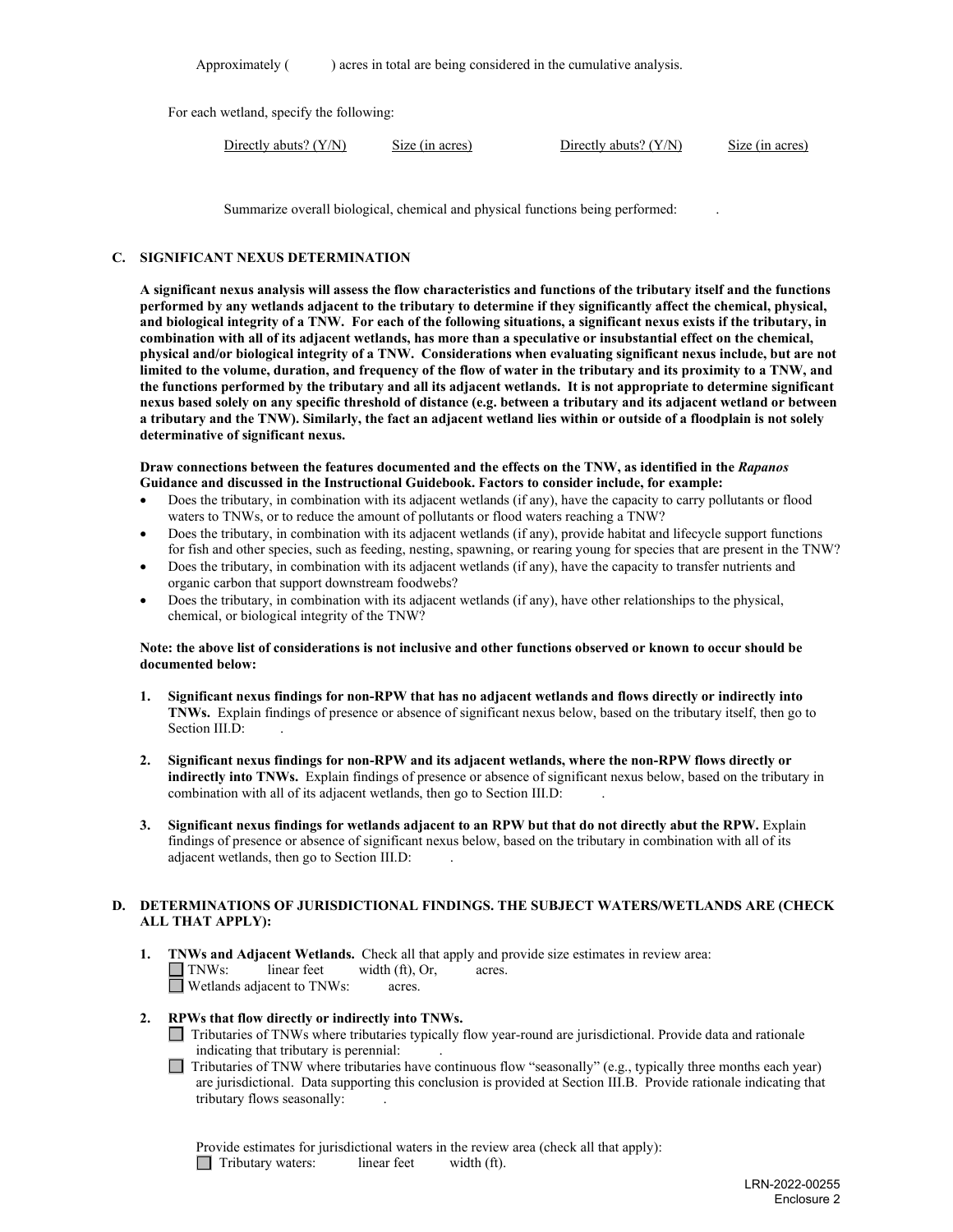□ Other non-wetland waters: acres. Identify type $(s)$  of waters:

#### **3. Non-RPWs[8](#page-5-0) that flow directly or indirectly into TNWs.**

Waterbody that is not a TNW or an RPW, but flows directly or indirectly into a TNW, and it has a significant nexus with a TNW is jurisdictional. Data supporting this conclusion is provided at Section III.C.

Provide estimates for jurisdictional waters within the review area (check all that apply):  $\Box$ 

 $\text{linear feet}$  width (ft).

| Tributary waters:         | linear feet |       |
|---------------------------|-------------|-------|
| Other non-wetland waters: |             | acres |
|                           |             |       |

Identify type(s) of waters: **.** 

#### **4. Wetlands directly abutting an RPW that flow directly or indirectly into TNWs.**

Wetlands directly abut RPW and thus are jurisdictional as adjacent wetlands.

- Wetlands directly abutting an RPW where tributaries typically flow year-round. Provide data and rationale indicating that tributary is perennial in Section III.D.2, above. Provide rationale indicating that wetland is directly abutting an RPW: **.**
- Wetlands directly abutting an RPW where tributaries typically flow "seasonally." Provide data indicating that tributary is seasonal in Section III.B and rationale in Section III.D.2, above. Provide rationale indicating that wetland is directly abutting an RPW:

Provide acreage estimates for jurisdictional wetlands in the review area: acres.

#### **5. Wetlands adjacent to but not directly abutting an RPW that flow directly or indirectly into TNWs.**

 $\Box$  Wetlands that do not directly abut an RPW, but when considered in combination with the tributary to which they are adjacent and with similarly situated adjacent wetlands, have a significant nexus with a TNW are jurisidictional. Data supporting this conclusion is provided at Section III.C.

Provide acreage estimates for jurisdictional wetlands in the review area: acres.

#### **6. Wetlands adjacent to non-RPWs that flow directly or indirectly into TNWs.**

Wetlands adjacent to such waters, and have when considered in combination with the tributary to which they are adjacent and with similarly situated adjacent wetlands, have a significant nexus with a TNW are jurisdictional. Data supporting this conclusion is provided at Section III.C.

Provide estimates for jurisdictional wetlands in the review area: acres.

#### **7. Impoundments of jurisdictional waters.[9](#page-5-1)**

- As a general rule, the impoundment of a jurisdictional tributary remains jurisdictional.
- Demonstrate that impoundment was created from "waters of the U.S.," or
	- Demonstrate that water meets the criteria for one of the categories presented above (1-6), or
	- Demonstrate that water is isolated with a nexus to commerce (see E below).

**E. ISOLATED [INTERSTATE OR INTRA-STATE] WATERS, INCLUDING ISOLATED WETLANDS, THE USE, DEGRADATION OR DESTRUCTION OF WHICH COULD AFFECT INTERSTATE COMMERCE, INCLUDING ANY SUCH WATERS (CHECK ALL THAT APPLY):[10](#page-5-2)**

which are or could be used by interstate or foreign travelers for recreational or other purposes.

 $\Box$  from which fish or shellfish are or could be taken and sold in interstate or foreign commerce.

- which are or could be used for industrial purposes by industries in interstate commerce.
- Interstate isolated waters.Explain: .
- □ Other factors. Explain:

#### **Identify water body and summarize rationale supporting determination:** .

Provide estimates for jurisdictional waters in the review area (check all that apply):

<span id="page-5-0"></span> $8$ See Footnote #3.

 $9$  To complete the analysis refer to the key in Section III.D.6 of the Instructional Guidebook.

<span id="page-5-2"></span><span id="page-5-1"></span>**<sup>10</sup> Prior to asserting or declining CWA jurisdiction based solely on this category, Corps Districts will elevate the action to Corps and EPA HQ for review consistent with the process described in the Corps/EPA** *Memorandum Regarding CWA Act Jurisdiction Following Rapanos.*